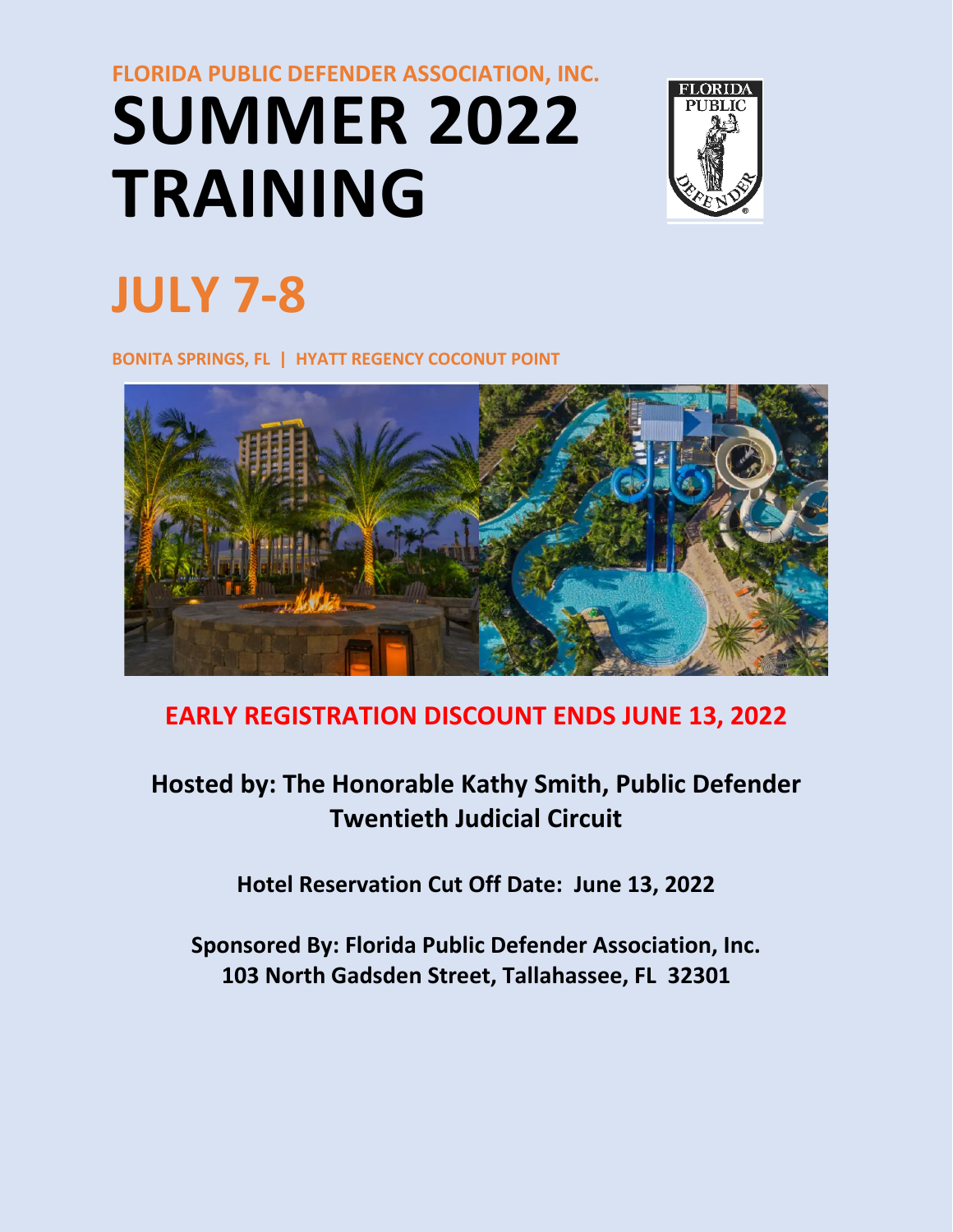# **CLER Credit**

The Florida Public Defender Association, Inc. is requesting, and expects approval of CLE credit

# **Registration Details**

**THE REGISTRATION FEES ARE: \$275 – Public Defender and Regional Counsel Offices \$300 – Private Attorney**

**Please register through our website[: FPDA Website](https://www.flpda.org/home)  under the Summer Training Link in the Event Calendar**

**Circuit Members** of the Florida Public Defender Association, Inc. that **REGISTER BEFORE JUNE 13, 2022**  will get a \$25.00 discount off the regular registration fee (\$250). **Discount will be applied at the time of invoicing** *if* **payment is made by JUNE 15, 2022**

**No on-site registrations will be accepted.** 

**REGISTRATION CANCELLATION – No Refunds after Friday, June 24, 2022** 

## **HYATT REGENCY COCONUT POINT**

The Hyatt Regency Coconut Point is located at 5001 Coconut Road Bonita Springs, FL. and has a discounted room rate of  $$175.00$  plus tax. The resort fee is included in the room rate. This rate is only good for the double or king standard hotel rooms. Self-parking reduced from \$16 per day to \$5 for the group. There is also a 10% discount on Spa & Golf during the main dates of stay

> **Attendees must make bookings directly with the hotel through this link:**  <https://www.hyatt.com/en-US/group-booking/NAPRN/G-GDEF>

Reservation must be made on or before the cut-off date of June 13, 2022.

*Rooms/discounted group rates are not guaranteed if the block has been filled prior to the cut-off date.*

#### **ONCE HOTEL BLOCK IS FILLED PLEASE CONTACT [INFOFPDA@FLPDA.ORG](mailto:INFOFPDA@FLPDA.ORG)  FOR INFORMATION ON OVERFLOW ACCOMODATIONS**

*All programs are subject to change without notice.*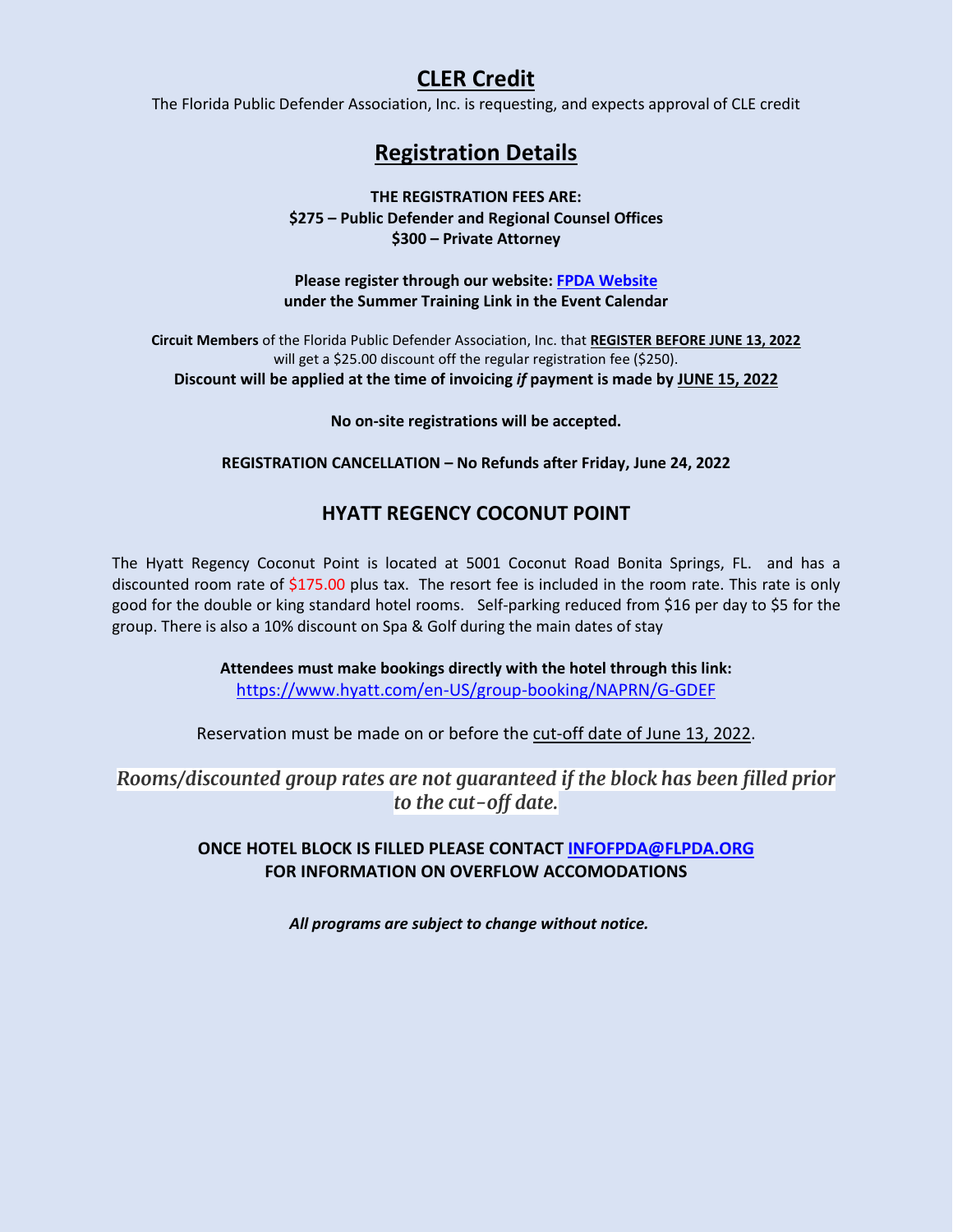# **SUMMER TRAINING AGENDA GENERAL ATTORNEY PROGRAM**

### **WEDNESDAY, JULY 6, 2022**

4:00-6:00 p.m. Registration Open

6:00 p.m. Welcome Reception

#### **THURSDAY, JULY 7, 2022**

| $8:00-8:45$ a.m.   | Registration, continental breakfast                                        |
|--------------------|----------------------------------------------------------------------------|
| $8:45-9:00$ a.m.   | <b>Opening Remarks</b>                                                     |
| $9:00-10:00$ a.m.  | Eyewitness ID Litigation: Nuts and Bolts.<br><b>Anton Robinson</b>         |
| $10:00-10:15$ a.m. | Recognition of Hon. Nancy Daniels                                          |
| $10:15-10:30$ a.m. | <b>Break</b>                                                               |
| $10:30-12:00$ p.m. | Defending DUI drug and blood cases.<br>AnneMarie Rizzo                     |
| $12:00-1:00$ p.m.  | Lunch on your own.                                                         |
| $1:00-2:30$ p.m.   | Understanding Clients on the Autism Spectrum.<br>Kim Spence, Ph.D.         |
| $2:30-2:45$ p.m.   | <b>Break</b>                                                               |
| $2:45 - 3:00 -$    | Awards                                                                     |
| $3:00-4:30$ p.m.   | A Primer on Litigating So-Called "Scientific Evidence".<br>Chris Fabricant |
| $5:00-7:00$ p.m.   | Hospitality                                                                |

#### **FRIDAY, JULY 8, 2022**

| 8:45-9:45 a.m.     | Facial Recognition.<br>Steve Gosney ( $7TH$ Circuit)                                                               |
|--------------------|--------------------------------------------------------------------------------------------------------------------|
| $9:45-10:00$ a.m.  | <b>Break</b>                                                                                                       |
| $10:00-11:15$ a.m. | Psychological Testing: Dangerous or Valuable?<br>Neena Malik, Ph.D. and Elisa Quesada, Esq., LCSW $(11TH$ Circuit) |
| $11:15-12:00$ p.m. | Lunch on your own                                                                                                  |
| $12:00-1:00$ p.m.  | Closing Arguments,<br>Teresa Enriquez (11 <sup>TH</sup> Circuit) and Daniela Torrealba (11 <sup>TH</sup> Circuit)  |
| $1:00-2:00$ p.m.   | Is it possible to care too much? Compassion Fatigue in Public Defending.<br>Nan Whitfield                          |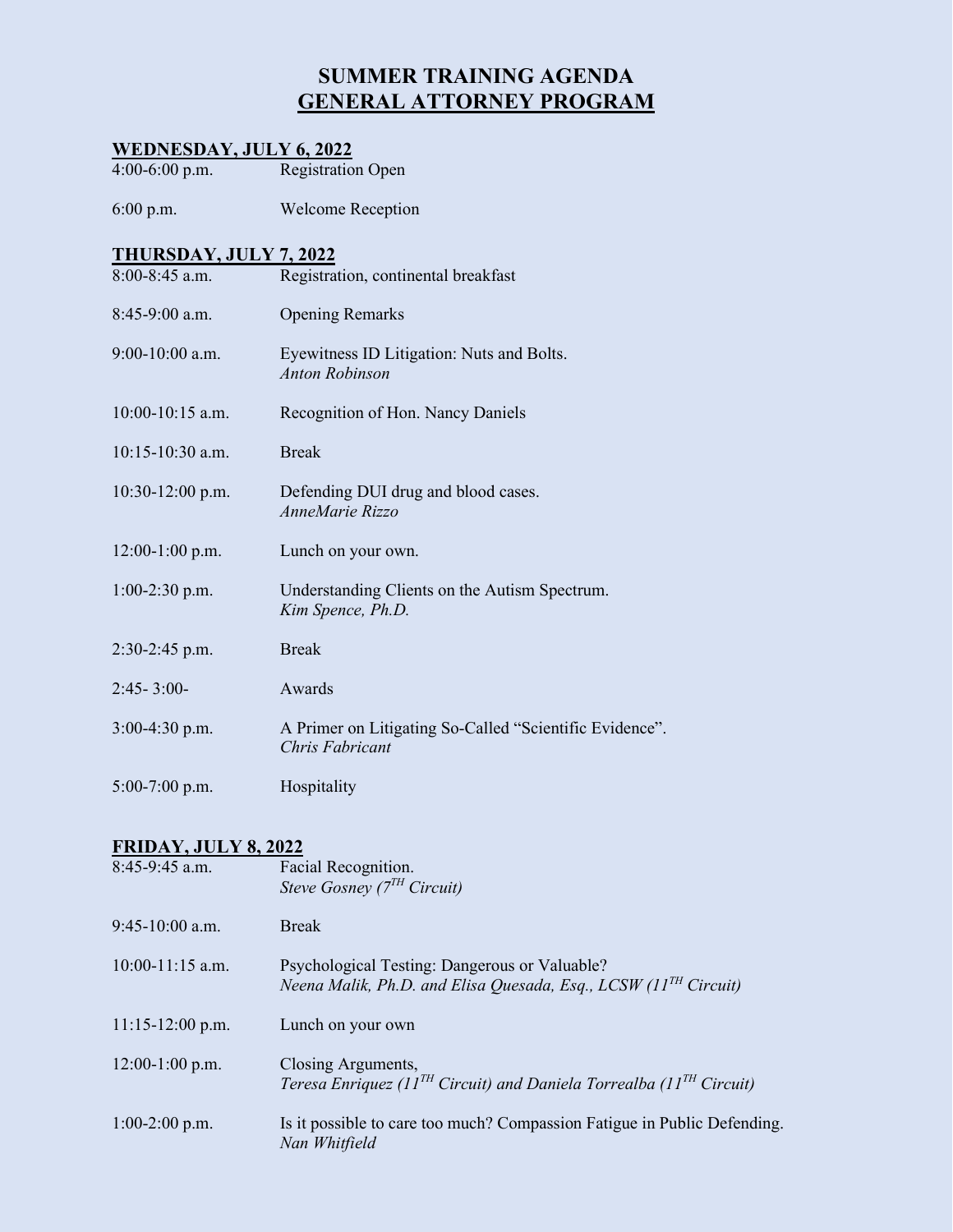# **SUMMER TRAINING AGENDA INVESTIGATORS AND MITIGATIONS SPECIALISTS PROGRAM**

# **WEDNESDAY- JULY 6, 2022**

4:00-6:00 p.m. Registration Open

6:00 p.m. Welcome Reception

### **THURSDAY, JULY 7, 2022**

| $9:00-10:00$ a.m.  | Client interviewing for investigators and mitigation specialists.<br>Isis Hones, LCSW (11 <sup>TH</sup> Circuit) and Daniel Eisenger (15 <sup>TH</sup> Circuit) |
|--------------------|-----------------------------------------------------------------------------------------------------------------------------------------------------------------|
| $10:00-10:15$ a.m. | Recognition of Hon. Nancy Daniels                                                                                                                               |
| $10:15-10:30$ a.m. | <b>Break</b>                                                                                                                                                    |
| $10:30-12:00$ p.m. | Cell phones evidence- understanding extractions, phone records, and location<br>data. Demo of Cellhawk Program.<br>Jessica Crockett (15 $^{TH}$ Circuit)        |
| $1:00-2:30$ p.m.   | Understanding Clients on the Autism Spectrum.<br>Kim Spence, Ph.D.                                                                                              |
| 2:30-2:45 p.m.     | <b>Break</b>                                                                                                                                                    |
| $2:45-3:00$ p.m.   | Awards                                                                                                                                                          |
| $3:00-4:30$ p.m.   | A Primer on Litigating So-Called "Scientific Evidence."<br>Chris Fabricant                                                                                      |
| $5:00-7:00$ p.m.   | Hospitality                                                                                                                                                     |

#### **FRIDAY, JULY 8, 2022**

| $8:45-9:45$ a.m.   | Facial Recognition.<br>Steve Gosney ( $7TH$ Circuit)                                                               |
|--------------------|--------------------------------------------------------------------------------------------------------------------|
| $9:45-10:00$ a.m.  | <b>Break</b>                                                                                                       |
| $10:00-11:15$ a.m. | Psychological Testing: Dangerous or Valuable?<br>Neena Malik, Ph.D. and Elisa Quesada, Esq., LCSW $(11TH$ Circuit) |
| $11:15-12:00$ p.m. | Lunch on your own                                                                                                  |
| $12:00-1:00$ p.m.  | Closing Arguments<br>Teresa Enriquez (11 <sup>TH</sup> Circuit) and Daniela Torrealba (11 <sup>TH</sup> Circuit)   |
| $1:00-2:00$ p.m.   | Is it possible to care too much? Compassion Fatigue in Public Defending.<br>Nan Whitfield                          |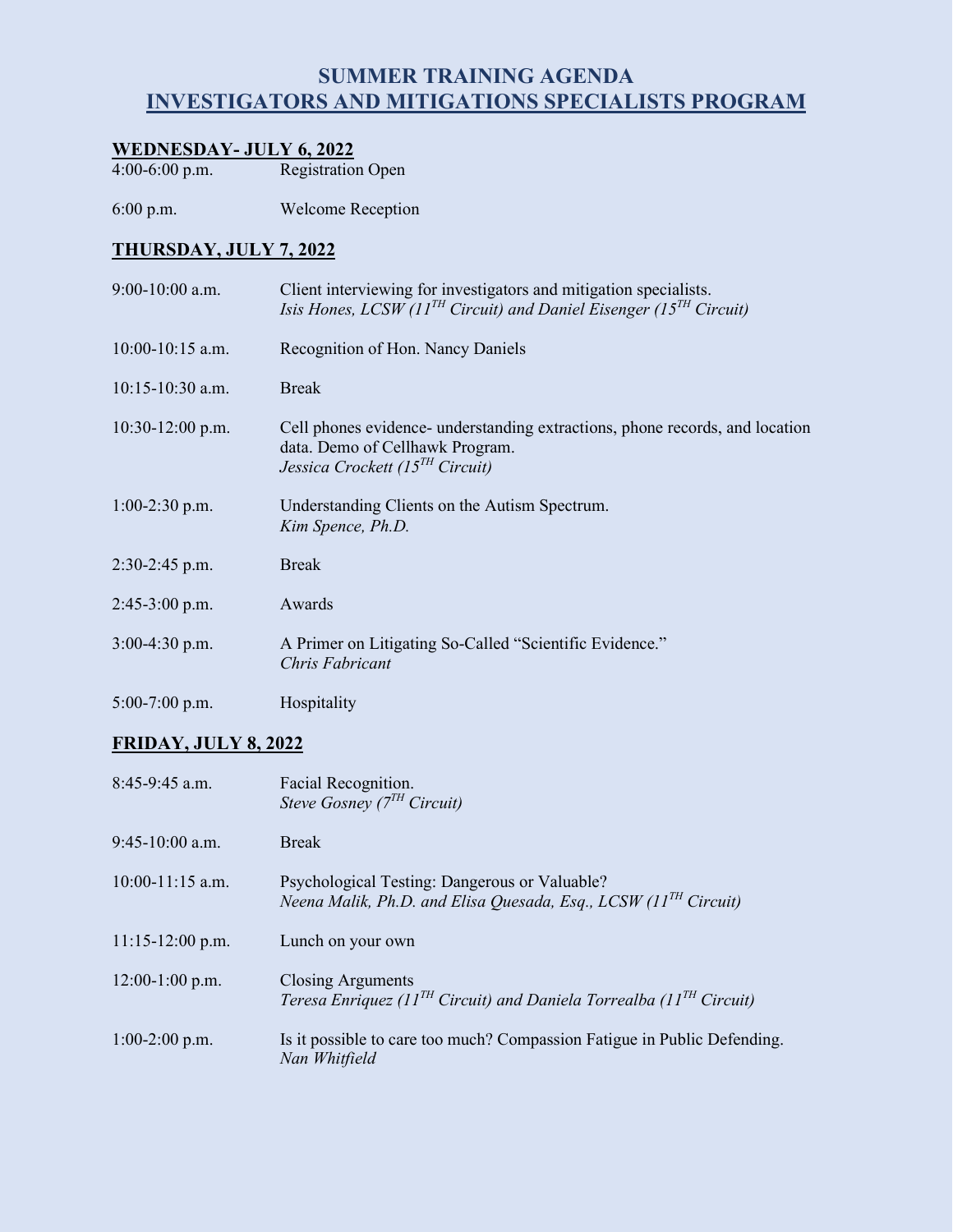# **SUMMER TRAINING AGENDA JUVENILE PROGRAM**

#### **WEDNESDAY, JULY 6, 2022**

4:00-6:00 p.m. Registration Open

6:00 p.m. Welcome Reception

# **THURSDAY, JULY 7, 2022**<br>8:00-8:45 a.m. Registra

- Registration, continental breakfast
- 8:45-9:00 a.m. Opening Remarks
- 9:00-10:00 a.m. Eyewitness ID Litigation: Nuts and Bolts. *Anton Robinson*
- 10:00-10:15 a.m. Recognition of Hon. Nancy Daniels
- 10:15-10:30 a.m. Break
- 10:30-12:00 p.m. School threat cases: Practical Pointers and Considerations for in and out of the courtroom. *Betsy Dobbins, Executive Director, & Beverly Brown, Jacksonville Center for Children's Rights*
- 12:00-1:00 p.m.Lunch on your own
- 1:00-2:30 p.m. Understanding Clients on the Autism Spectrum. *Kim Spence, Ph.D.*
- 2:30-2:45 p.m. Break
- 2:45-3:00 p.m. Awards
- 3:00-4:30 p.m. A Primer on Litigating So-Called "Scientific Evidence". *Chris Fabricant*
- 5:00-7:00 p.m. Hospitality

#### **FRIDAY, JULY 8, 2022**

| 8:45-9:45 a.m.     | Facilitated Discussion regarding CS/HB 7029 (Detention bill). Data collection,<br>litigation, sample motions, and preserving the record for appeal.<br>Megan Eaton $(15^{TH}$ Circuit) |
|--------------------|----------------------------------------------------------------------------------------------------------------------------------------------------------------------------------------|
| $9:45-10:00$ a.m.  | <b>Break</b>                                                                                                                                                                           |
| $10:00-11:15$ a.m. | Psychological Testing: Dangerous or Valuable?<br>Neena Malik, Ph.D. and Elisa Quesada, Esq., LCSW $(11TH$ Circuit)                                                                     |
| $11:15-12:00$ p.m. | Lunch on your own                                                                                                                                                                      |
| $12:00-1:00$ p.m.  | Closing Arguments,<br>Teresa Enriquez (11 <sup>TH</sup> Circuit) and Daniela Torrealba (11 <sup>TH</sup> Circuit)                                                                      |
| $1:00-2:00$ p.m.   | Is it possible to care too much? Compassion Fatigue in Public Defending.<br>Nan Whitfield                                                                                              |